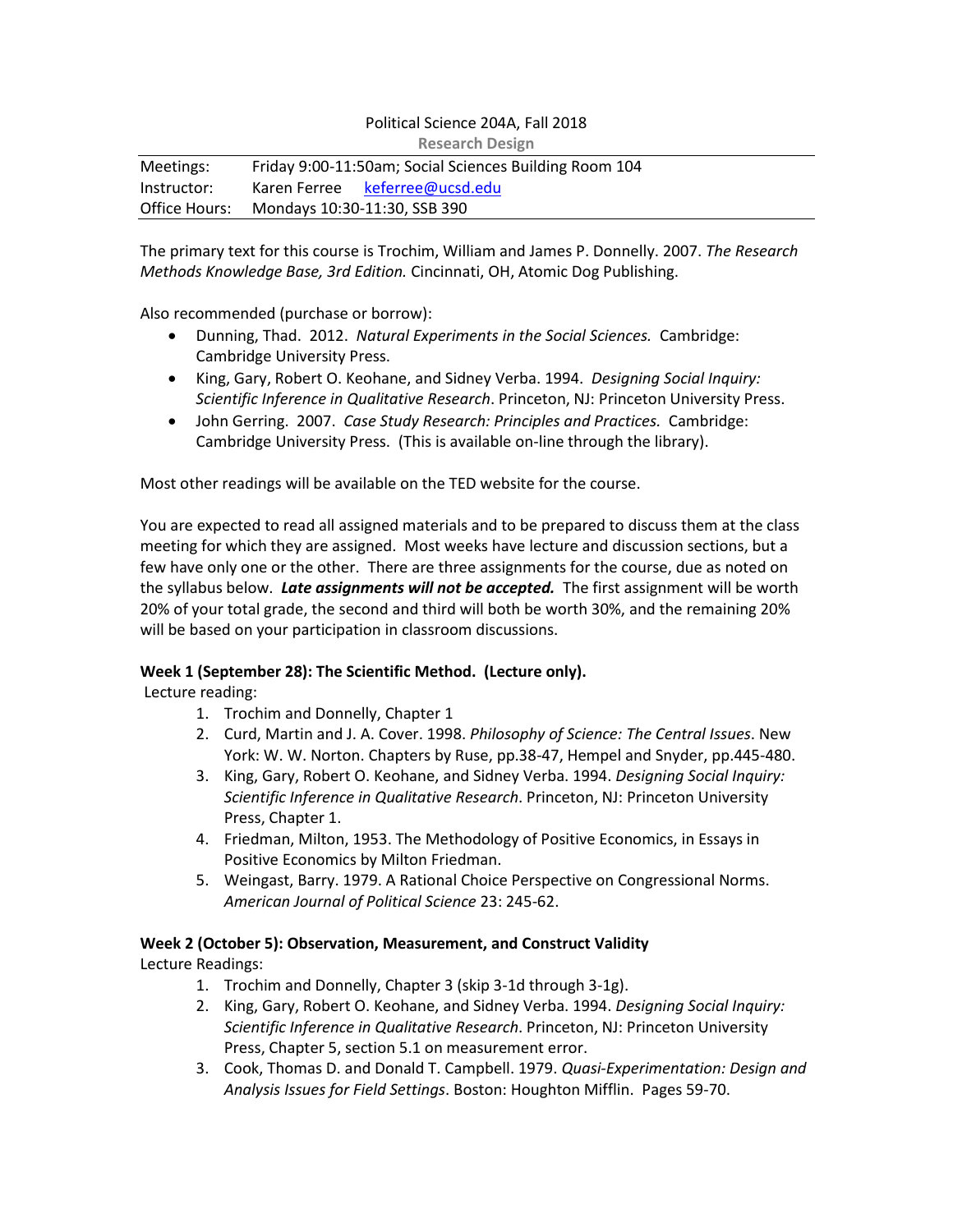4. Adcock, Robert and David Collier. 2001. "Measurement Validity: A Shared Standard for Qualitative and Quantitative Research." *American Political Science Review* 95(3), September: 529-546.

Discussion Readings: (focus on measurement strategies)

- 1. Fenno, Richard. US House Members in Their Constituencies: An Exploration. Reprinted in Weisberg at. al.
- 2. Gastil, Raymond. 1986. Freedom in the World: Political Rights and Civil Liberties, 1985-1986. New York: Greenwood Press. Pp. 3-30.
- 3. James H. Fowler and Sangick Jeon, 2008, "The Authority of Supreme Court Precedent," *Social Networks* 30: 16–30.
- 4. Cottler, Linda B., Shaun Ajinkya, Bruce A. Goldberger, Mohammad Asrar Ghani, David M Martin, Hui Hu, Mark S. Gold. 2014. "Prevalence of drug and alcohol use in urban Afghanistan: epidemiological data from the Afghanistan National Urban Drug Use Study (ANUDUS)." *Lancet Global Health 2014*; 2: e592-600.
- 5. King, Gary, Jennifer Pan, and Margaret E. Roberts. 2013. How Censorship in China Allows Government Criticism but Silences Collective Expression. *American Political Science Review* 107(2): 1-18.

**Assignment 2: Assess the validity and reliability of the IRIS dataset on quality of governance (ICRG), to be provided. Due October 12, 2018.**

### **Week 3 (October 12): Sampling and External Validity (Lecture Only)**

Lecture Readings:

- 1. Fowler, Floyd J. 2009. *Survey Research Methods*, 4<sup>th</sup> Edition. Thousand Oaks: Sage. Chapters 1-3.
- 2. Trochim. Chapter 2.
- 3. Beber, Bernd, Philip Roessler, and Alexandra Scacco. 2013. "Intergroup Violence and Political Attitudes: Evidence from a Dividing Sudan." Unpublished manuscript.

# **Week 4 (October 19): Causal Inference; Introduction to Experiments (Lecture Only)** Lecture Readings:

- 1. Trochim. Chapter 7 (skip 161-171); Chapter 9; Chapter 12, pp. 253-260.
- 2. Gertler, Paul et al. 2011. *Impact Evaluation in Practice*. Chapter 3. Washington, DC: World Bank.
- 3. Cook, Thomas D. and Donald T. Campbell. 1979. *Quasi-Experimentation: Design and Analysis Issues for Field Settings*. Boston: Houghton Mifflin. Ch.s 1 and 2, pp. 37-50.

# **Week 5 (October 26): Randomized Controlled Trials**

Lecture Readings:

- 1. Gertler, Paul et al. 2011. *Impact Evaluation in Practice*. Chapter 4. Washington, DC: World Bank.
- 2. Duflo, Esther Rachel Glennerster and Michael Kremer. 2008. "Using Randomization in Development Economics Research: A Toolkit." Chapter 61 in *Handbook of Development Economics,* Vol. 4.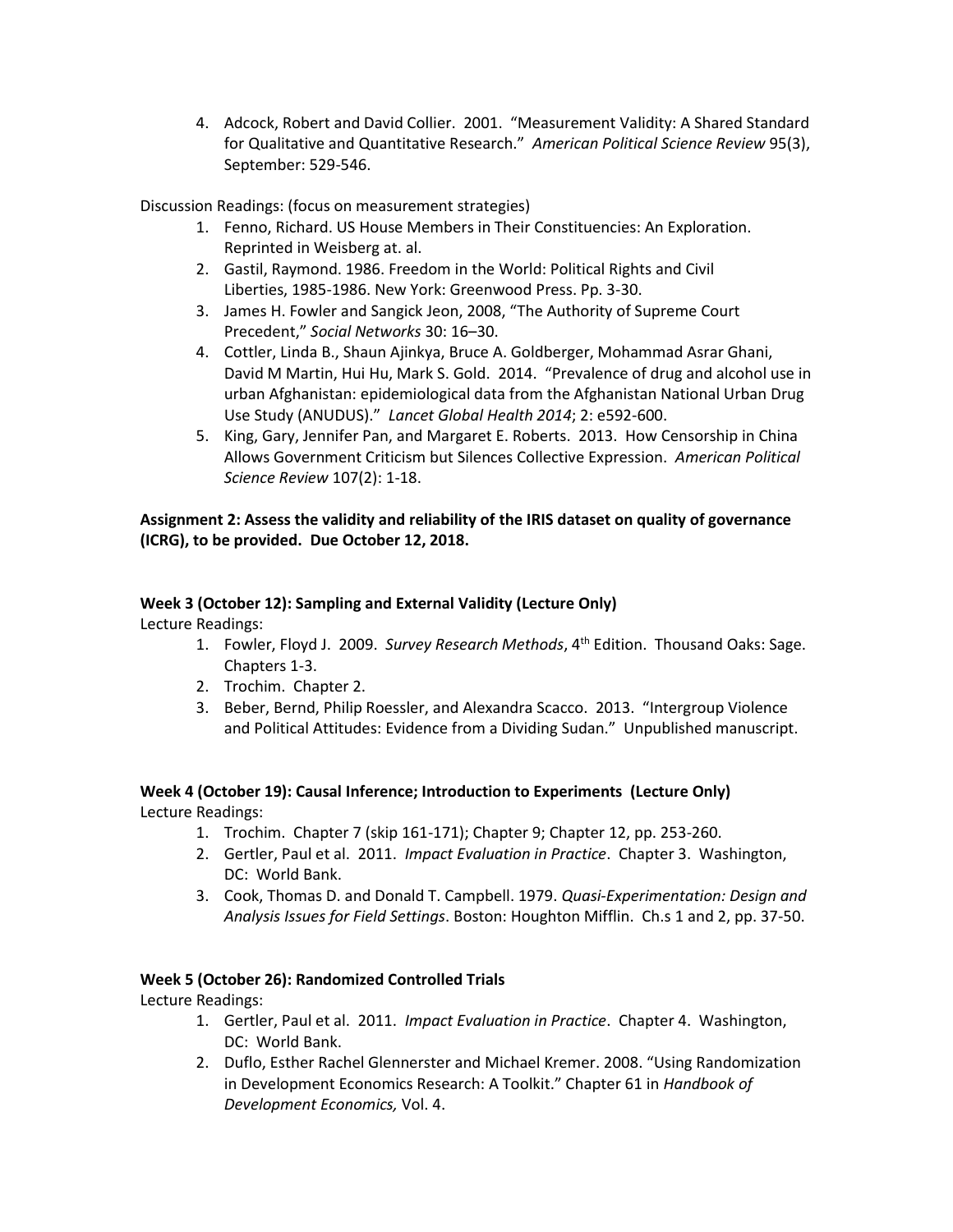3. Humphreys, Macartan, and Jeremy M. Weinstein. 2009. "Field Experiments and the Political Economy of Development." *Annual Review of Political Science* 12:367-78.

Discussion Readings:

- 1. Dammert, Ana C, Jose C Galdo, and Virgilio Galdo. 2014. "Preventing Dengue Through Mobile Phones: Evidence From a Field Experiment in Peru." *Journal of health economics* 35: 147–61.
- 2. Olken, Ben. 2007. "Monitoring Corruption: Evidence from a Field Experiment in Indonesia." *Journal of Political Economy*. 115(2): 200-250.

### **Week 6 (November 2): Survey Experiments**

Lecture Readings

- 1. Mutz, Diana C. *Population Based Survey Experiments.* Princeton: Princeton University Press. Chapters 1-4.
- 2. Barabas, Jason, and Jennifer Jerit. 2010. "Are Survey Experiments Externally Valid?" *American Political Science Review* 104(2): 226-42.

Discussion Readings

- **1. ADD ARTICLE**
- 2. Frye, Timothy. 2006. "Original Sin, Good Works, and Property Rights in Russia." *World Politics* 58(4): 479-504.

### **Assignment 2: Design an experiment; Discuss sampling strategies and power considerations. Due November 9.**

### **Week 7 (November 9): Natural Experiments**

Lecture Readings

- 1. Dunning, Thad. Natural Experiments in the Social Sciences. Chapters 1-5 and 8.
- 2. Trochim. Chapter 10, pp. 215-222.
- 3. Gertler, Paul et al. 2011. *Impact Evaluation in Practice*. Chapter 5. Washington, DC: World Bank.

Discussion Readings

- **1.** Duflo, Esther and Raghabendra Chattopadhyay. 2004. "Women as Policy Makers: Evidence from a Randomized Policy Experiment in India." *Econometrica* 72(5): 1409- 1443.
- 2. Blattman, Christopher. 2009. "From Violence to Voting: War and Political Participation in Uganda." *American Political Science Review* 103(2): 231-247.
- 3. Lemieux, Thomas and Kevin Milligan. 2008. "Incentive Effects of Social Assistance: A Regression Discontinuity Approach." *Journal of Econometrics* 142: 807–828.
- **4.** Miguel, Edward, Shankar Satyanath, and Ernest Sergenti. "Economic Shocks and Civil Conflict: An Instrumental Variables Approach." *Journal of Political Economy*, 2004, 112(4): 725-753.

### **Week 8 (November 16): Quasi Experiments**

Lecture Readings:

1. Trochim. Chapter 7 161-171, Chapter 10 (except 215-222).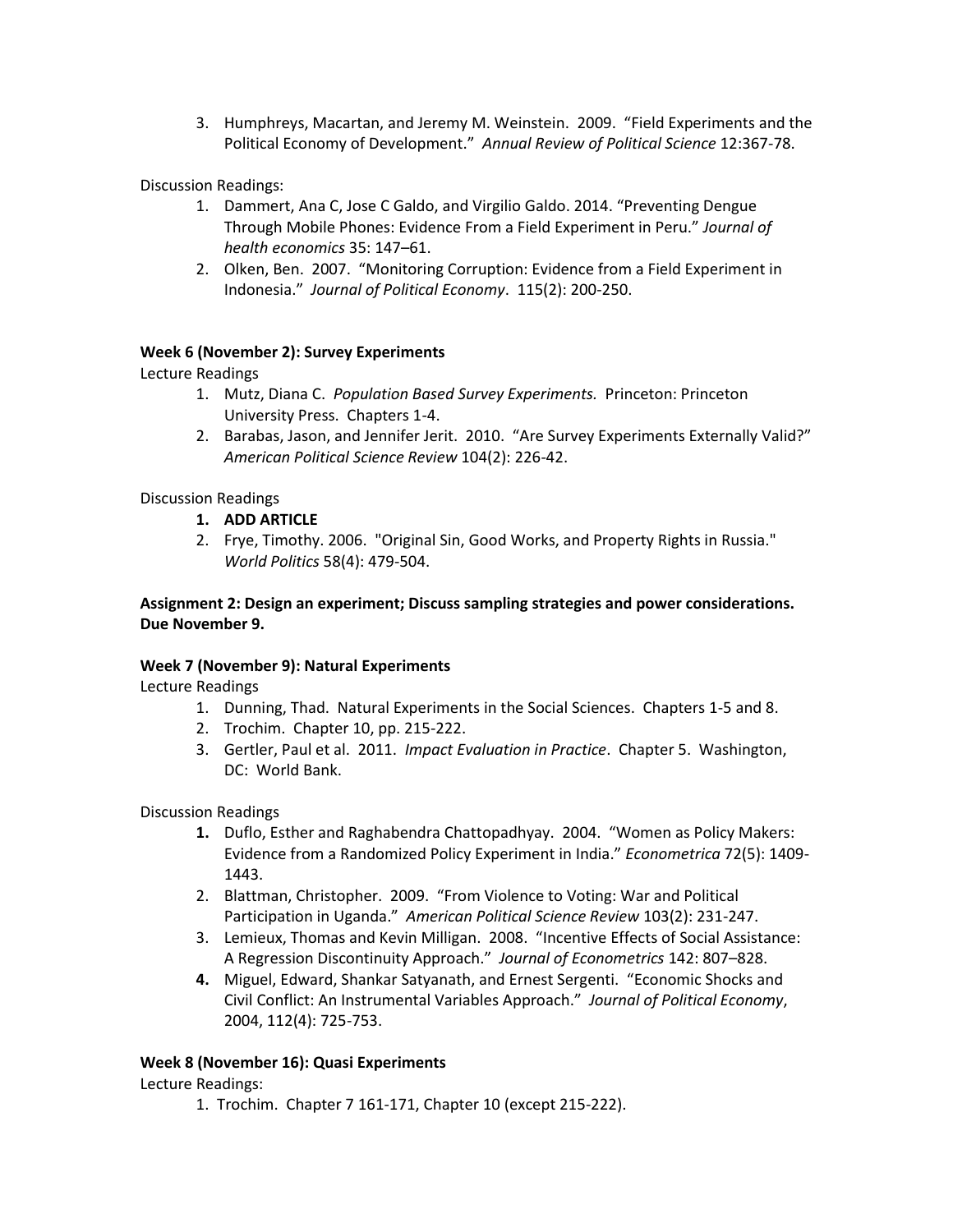2. Cook and Campbell. Chapters 3 (skip RDD), 5.

3. Gertler, Paul et al. 2011. *Impact Evaluation in Practice*. Chapters 6 and 7. Washington, DC: World Bank.

Discussion Readings:

- 1. Donald T. Campbell et al., "Connecticut Crackdown on Speeding," *Law and Society Review*, 1968.
- 2. Jalan, Jyotsna and Martin Ravallion. "Does Piped Water Reduce Diarrhea for Children in Rural India?" *Journal of Econometrics* 112 (2003) 153 – 173.
- 3. Bellows, John and Edward Miguel. 2009. "War and local collective action in Sierra Leone." *Journal of Public Economics* 93: 1144-1157.
- 4. Futch, Michael Douglas, and Craig Thomas McIntosh. 2009. "Tracking the Introduction of the Village Phone Product in Rwanda." *Information Technologies & International Development* 5(3): 54–81.

# **November 23: Thanksgiving Holiday, No Class.**

# **Week 9 (November 30): Causal Inference and Case Selection in Small n Designs**

Lecture Readings

- 1. Gerring, John. 2007. *Case Study Research: Principles and Practices.* Cambridge: Cambridge University Press. Chapters 1-2, 5.
- 2. King, Keohane, and Verba, Chapters 4 and 6.

Discussion Readings:

- 1. Lieberman, Evan S. 2003. *Race and Regionalism in the Politics of Taxation in Brazil and South Africa.* Cambridge: Cambridge University Press. Chapters 1 and 4.
- 2. Posner, Daniel N. 2004. The Political Salience of Cultural Difference: Why Chewas and Tumbukas Are Allies in Zambia and Adversaries in Malawi. *American Political Science Review* 98, 4 (November): 529-545.

# **Week 10 (December 7): Mixed Methods Designs/Wrap-up**

Lecture:

- 1. Dunning, Chapter 7.
- 2. Gerring, John. 2007. *Case Study Research: Principles and Practices.* Cambridge: Cambridge University Press. Chapters 3 and 7.
- 3. Rao, Vijayendra and Michael Woolcock. "Integrating Qualitative and Quantitative Approaches in Program Evaluation."
- 4. Freedman, David. 1991. "Statistical Models and Shoe Leather." *Sociological Methodology*, Vol. 21: 291-313.

Discussion:

- 1. Jamison, Julian, Dean Karlan, and Pia Raffler. "Mixed Method Evaluation of a Passive Mhealth Sexual Information Texting Service in Uganda." *Working Paper*: 36.
- 2. Haggard, Stephan, and Robert R. Kaufman. 2012. "Inequality and Regime Change: Democratic Transitions and the Stability of Democratic Rule." *American Political Science Review* 106(3): 495-516.
- 3. Any other papers we did not get to earlier in quarter, or you want to talk about.